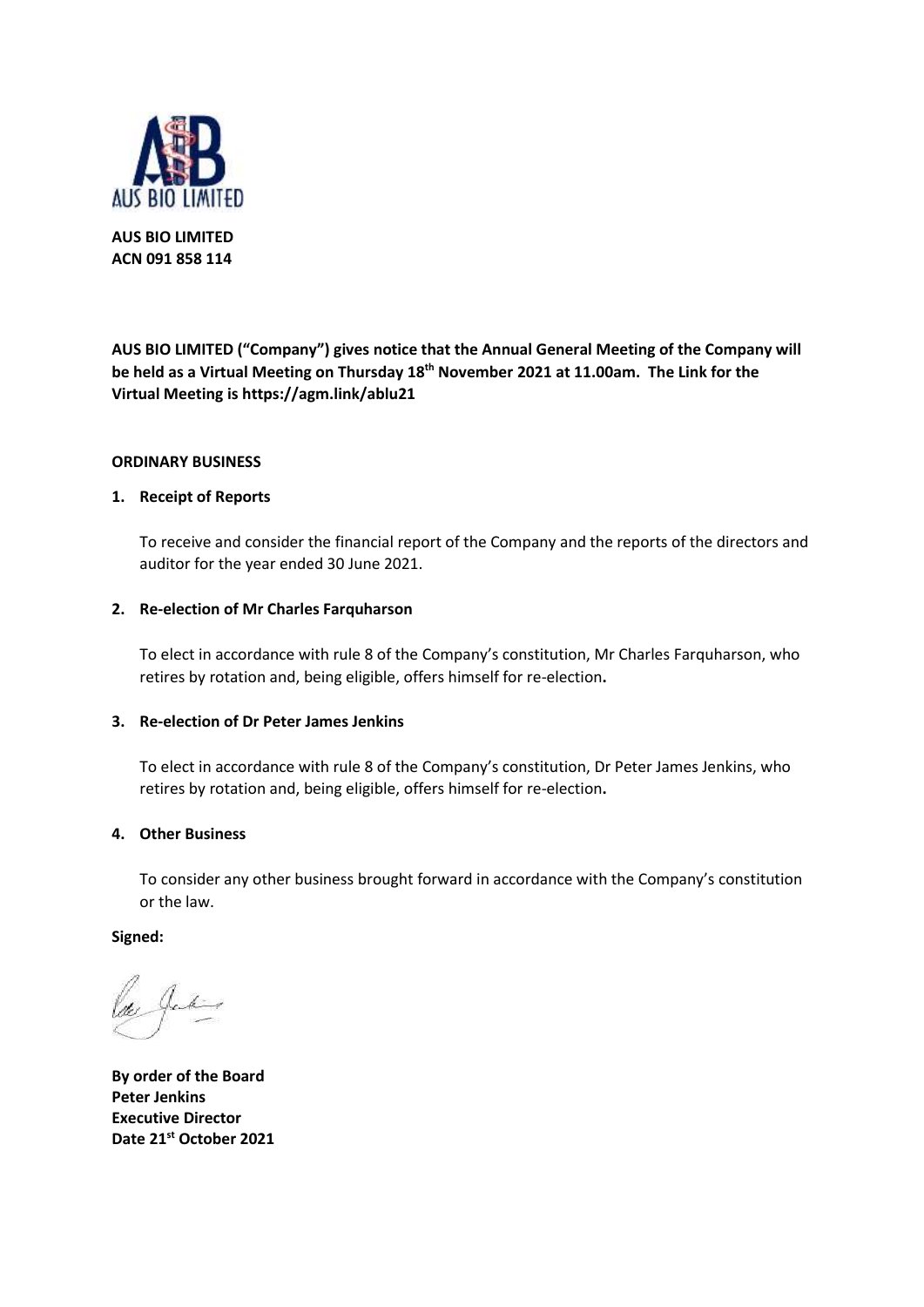# **NOTES**

These notes form part of the notice of annual general meeting.

# **Shareholders Entitled to Vote**

The directors have determined that, for the purpose of voting at the meeting, shareholders are those persons who are the registered holders of shares at 11.00 am on Tuesday  $16<sup>th</sup>$  November 2021.

# **Proxies and Corporate Representatives**

A member who is entitled to vote at this meeting may appoint a proxy who need not be a member of the Company. For the convenience of members, a proxy appointment form is enclosed.

To record a valid vote, shareholders will need to complete and lodge the Proxy Form (and the power of attorney or other authority (if any) under which it is signed, or a certified copy of it) at the share register of the Company, Link Market Services Limited. Please complete and forward the Proxy Form to Link Market Services Limited.

• By post at the following address: Link Market Services Limited Locked Bag A14, Sydney South, NSW 1235

OR

• By facsimile on: +61 2 9287 0309

OR

• Online at [www.linkmarketservices.com.au](http://www.linkmarketservices.com.au/)

So that it is received by no later than 11.00 am on Tuesday  $16<sup>th</sup>$  November 2021.

A member which is a body corporate, or a body corporate which is appointed as a proxy, may appoint an individual as its representative to exercise any of the powers the body may exercise at meetings of the Company's shareholders. The appointment may be a standing one. Unless the appointment states otherwise, the representative may exercise all of the powers that the appointing body could exercise at a meeting or in voting a resolution.

The representative should bring to the meeting evidence of his or her appointment, including any authority under which the appointment is signed, unless it has previously been given to the Company.